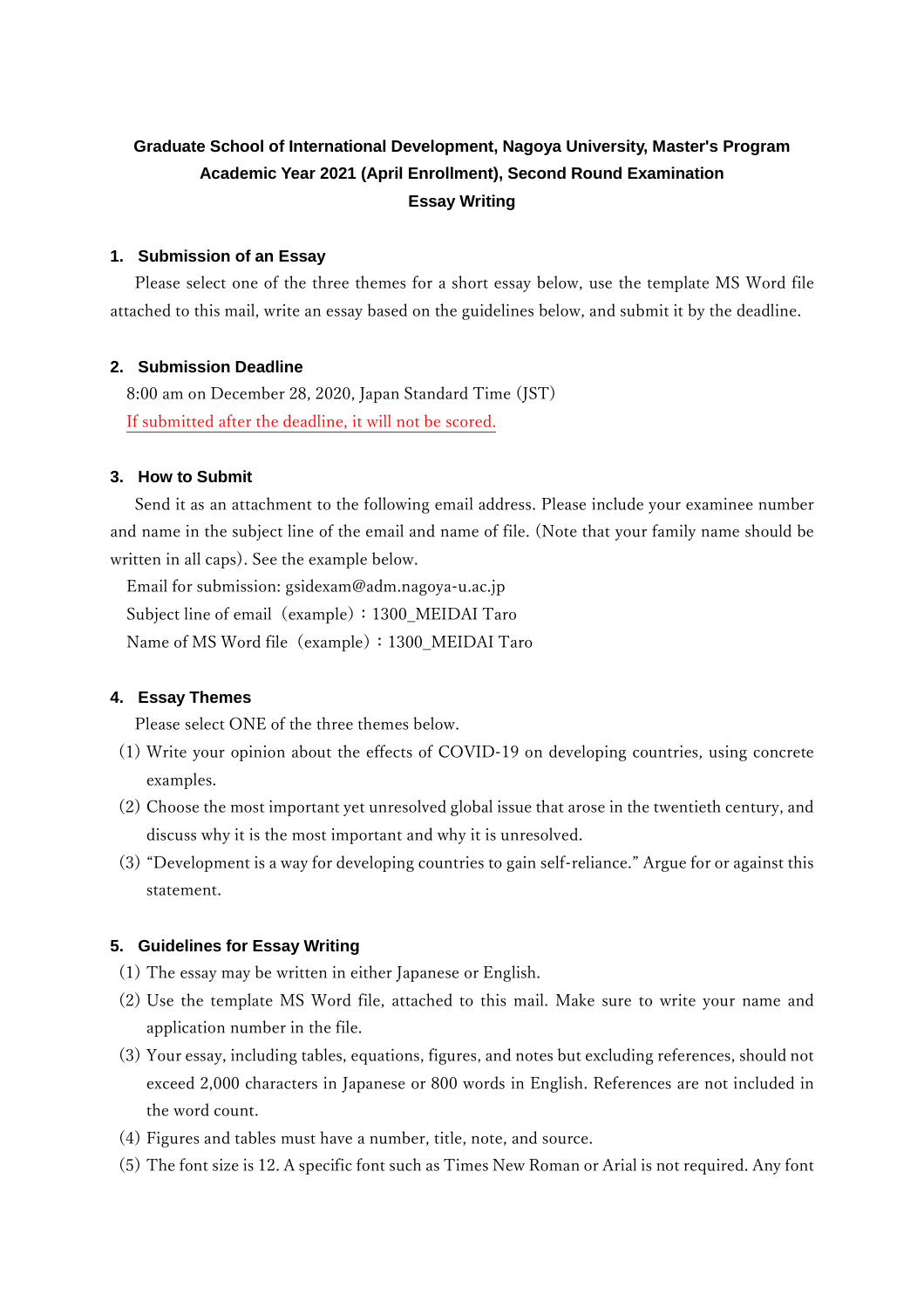can be used.

- (6) The text should be organized in a single-column format. The first line of each paragraph must be indented 3 spaces, and the space between paragraphs should be the same as the space between lines within paragraphs (i.e., 1.5 line spacing).
- (7) Follow the rules below to convert the size of tables, figures, and equations into the number of English words for use in your word count.
	- If a table or a figure occupies 1/3 of a page (approximately 12 lines), it should be counted as 450 characters in Japanese or 180 words in English;
	- 1/2 of a page (approximately 18 lines) should be counted as 650 characters in Japanese or 270 words in English.
	- 1 page should be counted as 1,300 characters in Japanese or 540 words in English
- (8) Citations in text or notes should include page number information in the following style. In case of a citation with quotes, the referred page number(s) must be indicated.

Example: In a sentence

Kuznets (1953a: 18) asserts that "..."

According to Krueger and Bhagwati (1973: 23) "..."

Example: At the end of a sentence

It is considered that "..." (Taylor and Wilson 1989: 145-150).

(9) The source of a citation, as outlined above, must be listed in the references.

# **6. Notes**

- (1) The essay will be used as part of the enrollment examination. For this reason, the essay has to be written by the applicant. The applicant will be disqualified if the school finds out that the whole essay or part of the essay is written by someone else.
- (2) The objective for this assignment lies in assessing whether the argument is developed in a logical manner, which is crucial for writing a master thesis, rather than whether the essay shows adequate expertise on the subject.
- (3) Moreover, the essay will be subject to a question and answer period in the oral examination and will be evaluated as part of the entrance examination.
- (4) Please note that a plagiarism assessment will be conducted on the submitted essay in order to check the similarity of the essay with other published works. The outcome of the plagiarism assessment will be reflected in the enrollment examination. Therefore, please carefully follow the guidelines above for using quotations when presenting someone else's ideas and sentences.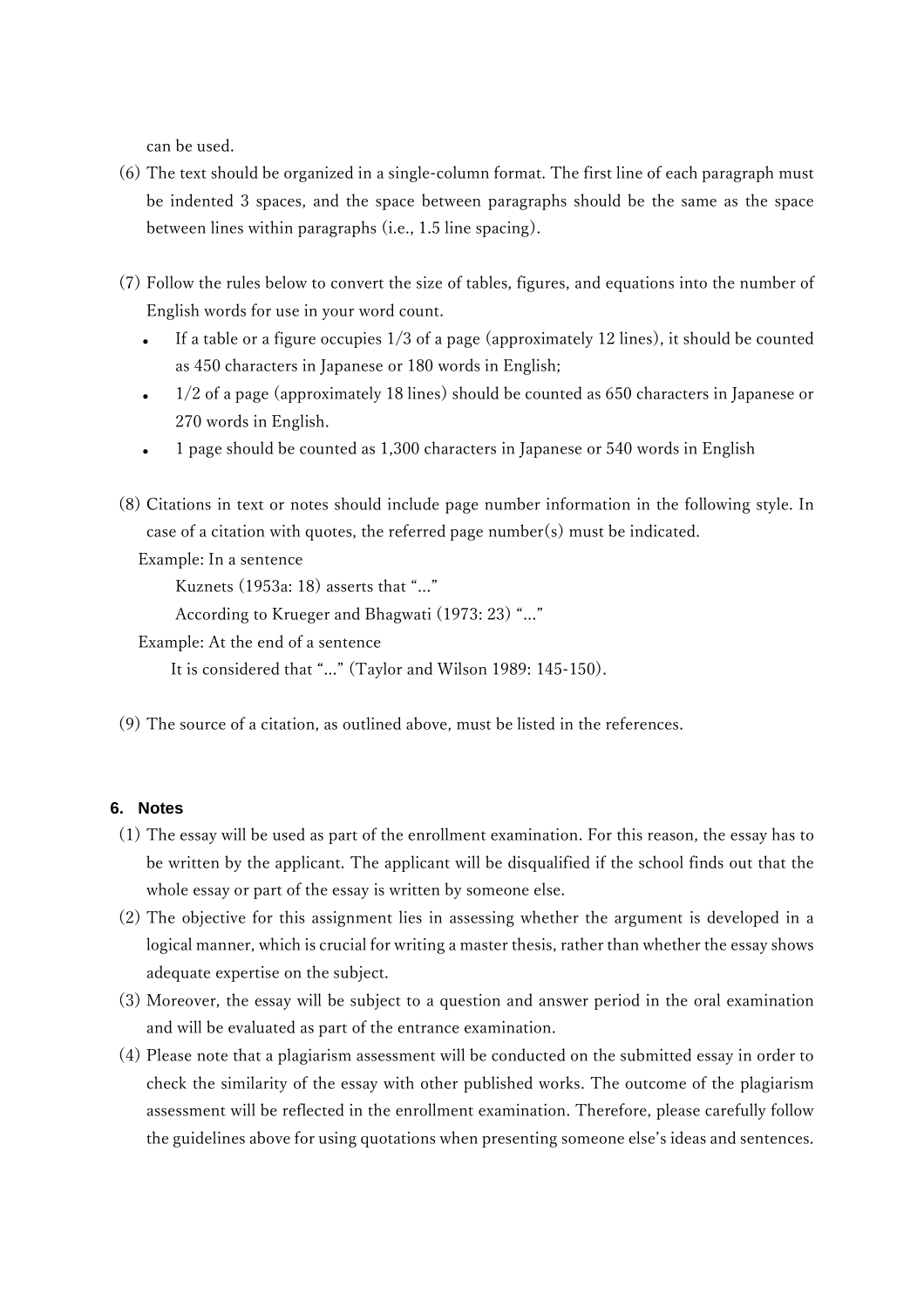# 名古屋大学国際開発研究科博士前期課程第 2 期入学試験 小論文の作成について

#### 1.課題

3 つのテーマから 1 題を選択し、下記作成要領に沿って小論文を作成し、期限までに提出する こと。解答は添付の解答用紙(MS Word)を使用すること。

# 2.提出期限

2020 年 12 月 28 日(月)午前 8 時(日本時間) 期限後に提出した場合は、採点しない。

#### 3.提出方法

以下のメールアドレスに添付ファイルで送信する。メールの件名とファイル名に受験番号と 氏名を必ず記入すること。以下の例を参照のこと。

提出先: gsidexam@adm.nagoya-u.ac.jp

件名(例):1300\_名大太郎

ファイル名(例):1300\_名大太郎

#### 4.小論文のテーマ

以下の3つのテーマから 1 題を選択すること。

- (1) 新型コロナウイルス感染症が途上国に与える影響について、具体例をあげながら自分の 考えを述べなさい。
- (2) 20 世紀に生じたグローバル課題のうち最も重要でありながら未解決と考えられるもの を 1 つ取り上げ、なぜそれが最も重要で、なぜ未解決なのかを論じなさい。
- (3) 「開発とは、開発途上国が自立する手段である。」この言説について、自分の考えを述べ なさい。

#### 5.作成要領

- (1) 日本語または英語のいずれでも解答可能。
- (2) 別添の MS Word ファイルを使用し、氏名と受験番号を記入すること。
- (3) 小論文の長さは、日本語 2,000 字以内、英語 800 語以内とする。日本語における字数お よび英語における語数には、いずれの場合においても、図表、方程式および注を含むが、 参考文献は含まない。
- (4) 図表を入れる場合は通し番号、タイトル、注および出所を明示すること。
- (5) フォントの大きさは 12 ポイントとする。書体は指定しない。
- (6) 段組は一段組とする。英語の段落の文頭は、3 文字分のインデントとする。ただし、日本 語の場合はインデントの必要はない。段落間の幅は、段落内の行間と同様、すなわち 1.5 行分とする。